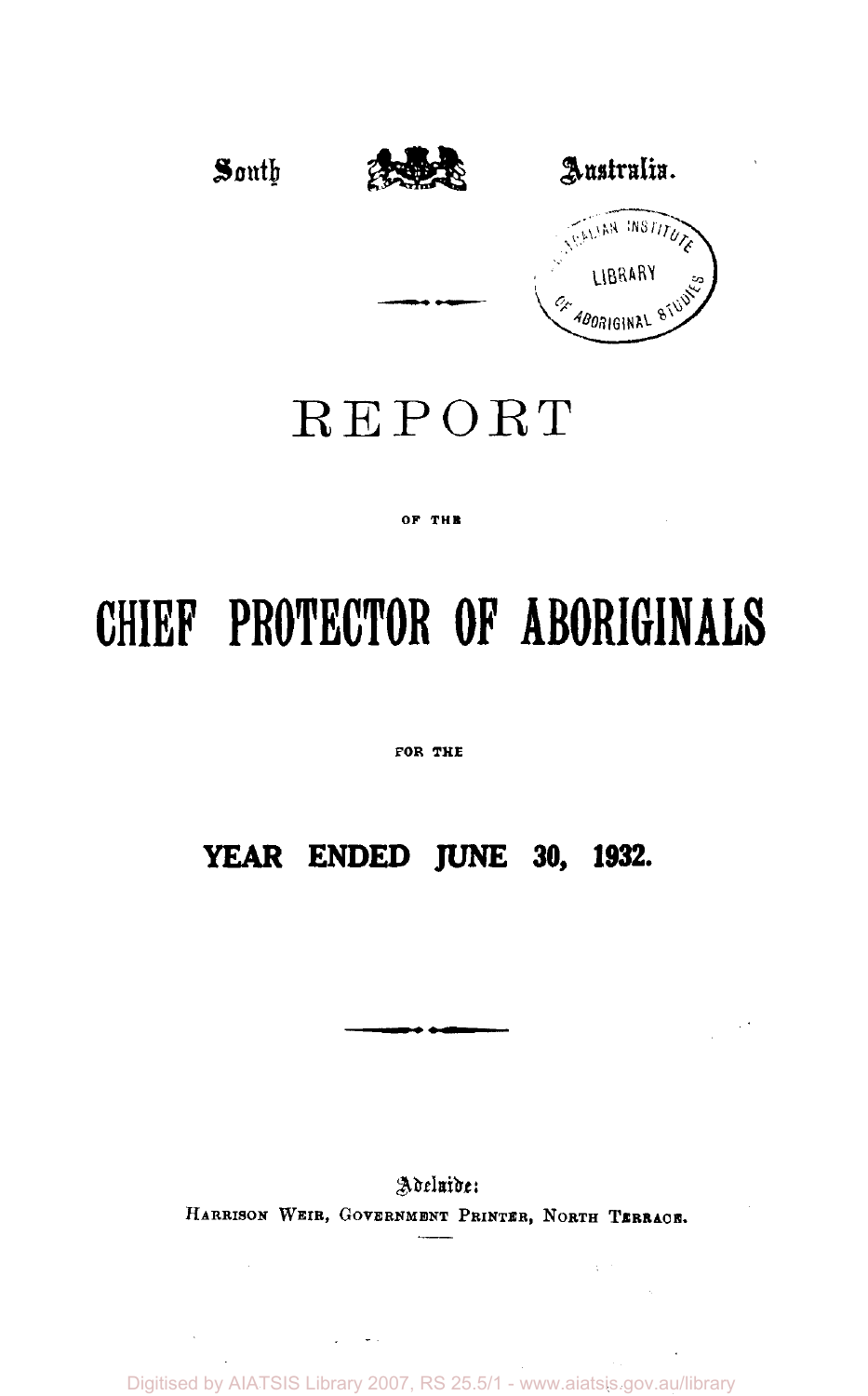## **~7 JAN 1963 REPORT.**

Aboriginals Department, Adelaide, October 5th, 1932.

To the Hon. Commissioner of Public Works, Adelaide.

Sir—I have the honor to submit for your information my report on the work of the Aboriginals Department during the year ended June 30th, 1932.

Unemployment has again this year adversely affected the aboriginals and has caused considerable numbers of them to remain on the Government Aboriginal Stations and around the ration depots. Not until most of the unemployed white population is absorbed in occupations will there be an opportunity of doing very much with the natives.

In the Far-North the pastoral industry has continued to feel the result of drought and general economic depression, and it will be a considerable time before the country will again be fully operated.

On the Government stations at Point Pearce and Point McLeay, numbers of natives, who in good times were able to obtain shearing and other work, are now entirely dependent upon the department for maintenance.

The department's usual activities and services have been continued throughout the year. Police officers and station managers have kindly distributed rations to those in need and have kept me in touch with the requirements of the aboriginals.

Through the kindly efforts of Mrs. W. T. Cooke, a member of the Advisory Council of Aborigines, a quantity of second-hand clothing was collected for the natives through the Girl Guides and members of the Women's Non-Party Association.

This clothing was forwarded to Tarcoola, Oodnadatta, Nepabunna, Point Pearce, and Point McLeay, and was much appreciated by those to whom it was distributed.

Medical and dental attention has been supplied to the natives by medical officers in country centres, at the Adelaide Hospital, and various country hospitals.

In some outlying places where no doctor is available household remedies are supplied to the Issuers of Rations.

At Farina and Marree the District Trained Nursing Societies Sisters attend to any sick natives, and at Oodnadatta the Sisters attached to the Australian Inland Mission and the United Aborigines Mission representative render assistance when required.

#### ABORIGINAL POPULATION.

The aboriginal population of South Australia at June 30th, 1932, was shown by the Government Statist to be 3,407, as against 3,349 on June 30th, 1931, and 3,995 on June 30th, 1930.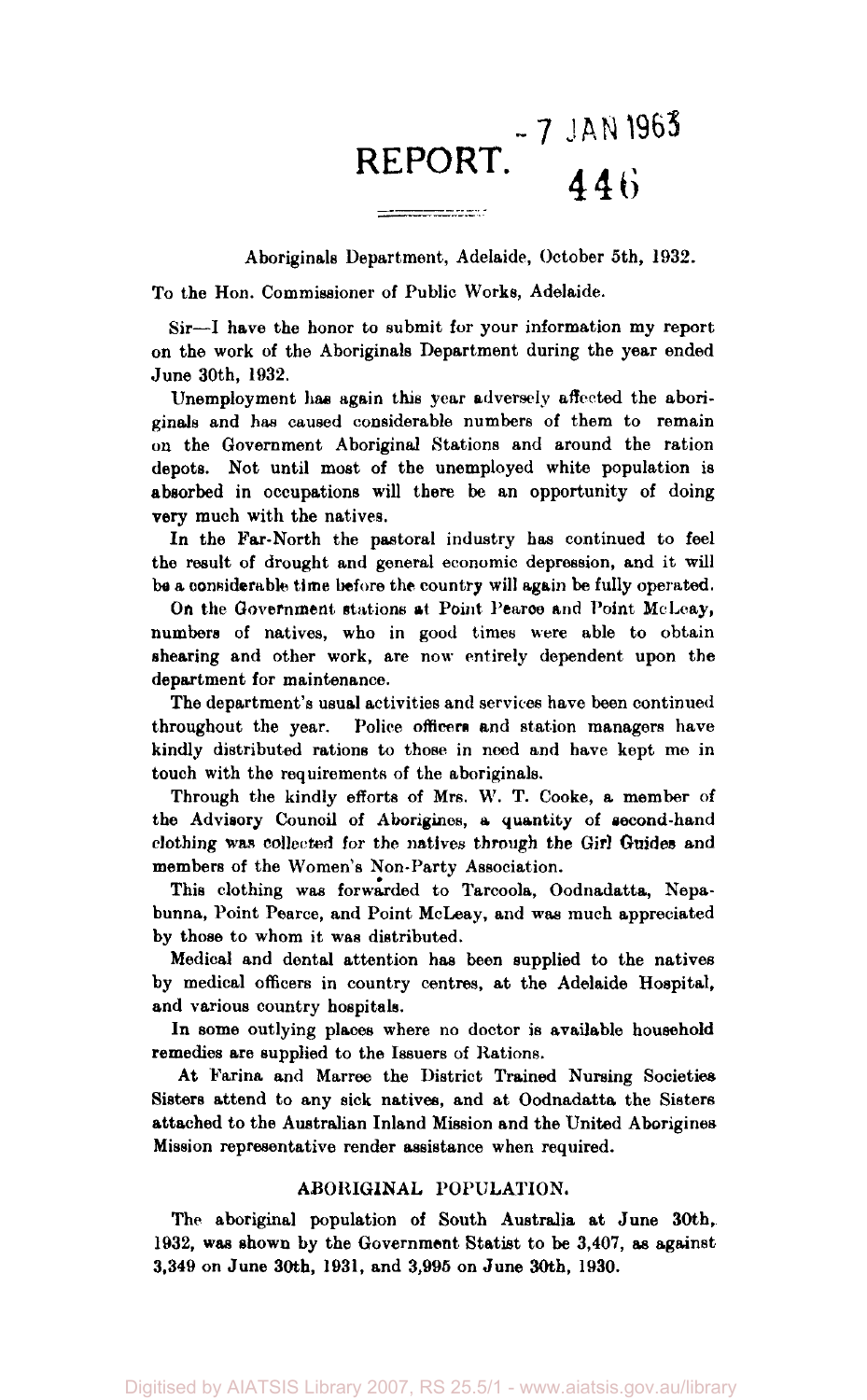Population figures can only be taken as approximately correct, and variations from year to year are often caused by nomadic natives crossing from one State to another.

The classification of the recorded aboriginals as in June, 1932, has been shown by the Statistical Department as follows :---

|                                                                       | Full-Bloods.           |                       | Half-castes.             |                         | Total.                   |                          |                            |  |  |
|-----------------------------------------------------------------------|------------------------|-----------------------|--------------------------|-------------------------|--------------------------|--------------------------|----------------------------|--|--|
|                                                                       | М.                     | F.                    | М.                       | F.                      | M.                       | F.                       | Total.                     |  |  |
| Nomadic<br>.<br>In regular employment<br>In supervised camps<br>Other | 622<br>178<br>67<br>86 | 573<br>85<br>42<br>69 | 269<br>274<br>246<br>136 | 268<br>65<br>311<br>116 | 891<br>452<br>313<br>222 | 841<br>150<br>353<br>185 | 1.732<br>802<br>666<br>407 |  |  |
| Grand total                                                           | 953                    | 769                   | 925                      | 760                     | 1.878                    | 1.529                    | 3.407                      |  |  |
| Adults<br>.                                                           | 741<br>212             | 603<br>166            | 542<br>383               | 360<br>400              | 1.283<br>595             | 963<br>566               | 2.246<br>1,161             |  |  |
|                                                                       | 953                    | 769                   | 925                      | 760                     | 1.878                    | 1.529                    | 3.407                      |  |  |

The 3,407 recorded aboriginals are divided into two main classes—those living in the wild estate (nomadic), 1,732 (51 per cent.) ; and those living in camps and on stations and farms, 1,675 (49 per cent.). Of the latter, 602 were in regular employment, and C66 were in supervised camps but not in regular employment, and 407 were described as dependants of those employed outside of supervised camps or not working.

*Full-bloods* numbered 1,722, or 51 per cent, of the total, divided thus—Adults, 1,344 ; children, 378.

*Half-castes* (and lesser castes) numbered 1,685 (49 per cent.); adults, 902 ; children, 783.

#### POINT McLEAY STATION.

1931-32.- -Births, 20 half-castes ; deaths, 2 half-castes ; number on station, 20 full-bloods, 298 half-castes ; total, 318.

#### POINT PEARCE STATION.

1931-32.—Births, 11 half-castes; deaths, 7 half-castes; number on station, 6 full-bloods, 315 half-castes ; total, 321.

#### KOONIBBA MISSION.

1931-32.—Births, 2 full-bloods, 5 half-castes; deaths, 2 fullbloods, 1 half-caste ; number on station 81 full-bloods, 97 halfcastes ; total, 178.

#### POINT MCLEAY STATION.

There has been a change of officers at this station during the year. Mr. A. L. Payne, the Farm Overseer, has been promoted to the position of Superintendent, and Mr. H. A. Bray has been appointed Store and Book Keeper.

The Superintendent reports that the health of the natives has been generally satisfactory without any serious outbreaks of disease.

The behaviour of the natives has been satisfactory, and a much better feeling exists between the station residents.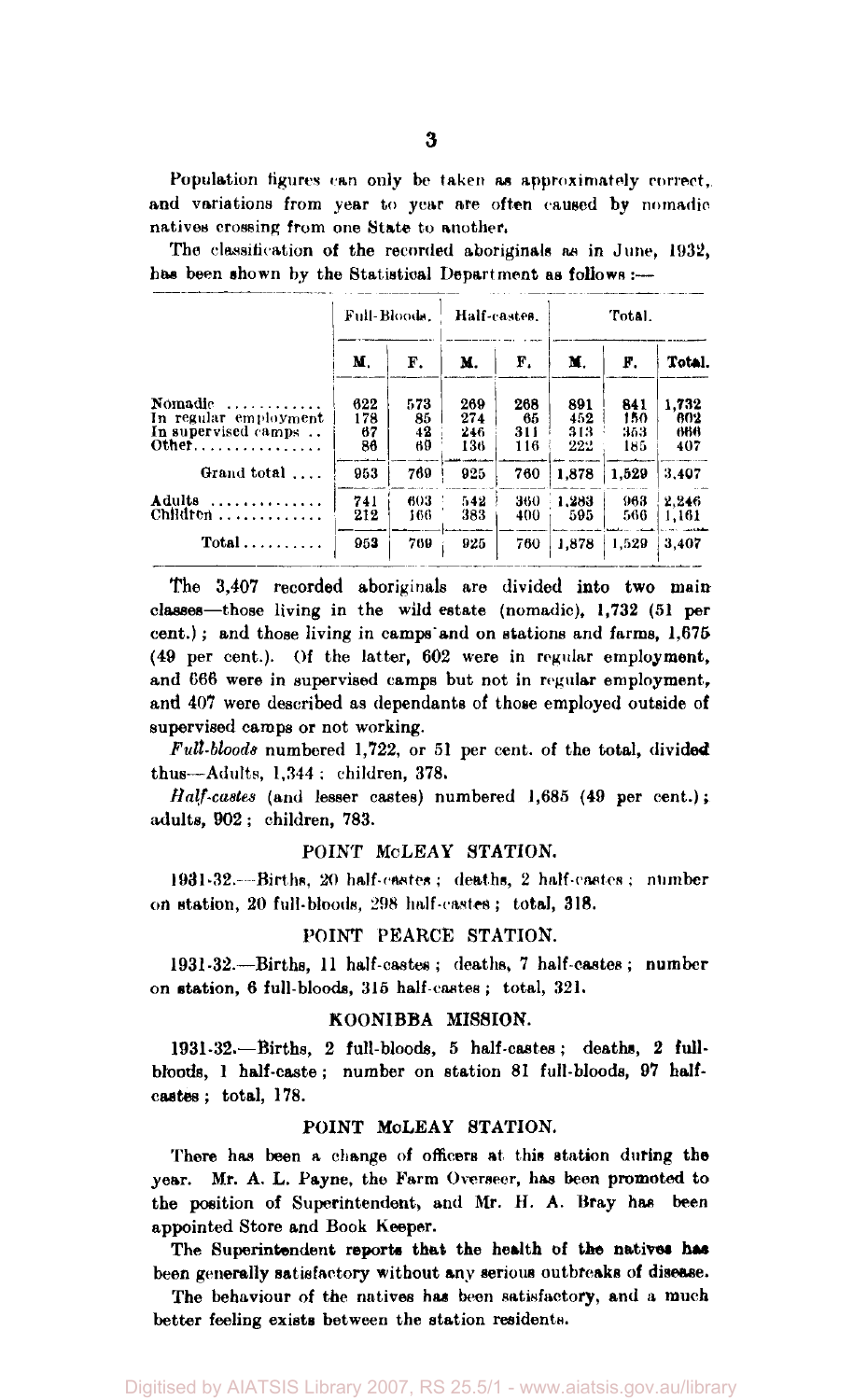The housing accommodation has been increased by the addition of one four-roomed house, two single room cottages, and adding additional rooms to three of the old cottages. More houses are **still** needed to overcome the crowded conditions in some of the cottages, and it is hoped that further buildings will be erected during the coming year.

Sanitation is receiving careful attention and the conditions are reasonably satisfactory.

Sister M. M. Lenton continues to attend to the hospital and medical requirements of the natives, and has proved herself a very capable nurse.

The Hospital has been utilised to a greater extent this year than in the past and nearly all maternity cases are now treated on the Station, when necessary the mothers are taken into the Hospital. In addition to hospital patients, the Sister attends to the dispensary, where all minor complaints are treated daily. She also visits patients in their own homes and renders necessary assistance. Dr. J. R. Cornish, of Tailem Bend, is the Medical Officer for the Station and he is consulted in cases of serious illness. Any serious complaints which cannot be treated on the Station are removed to the Murray Bridge or Adelaide Hospital.

This service is all given to the natives without charge except in the case of confinements when mothers who receive the maternity allowance are charged thirty shillings for attention and accommodation at the Hospital. Those who do not receive the Maternity Allowance are not charged.

The Maternity Allowance is only paid to those mothers in whom white blood preponderates and this causes a certain amount of dissatisfaction amongst the people. It was for this reason that a hospital charge was decided on.

Mr. W. T. Lawrie is still in charge of the special primary school and continues to render good service, his long association with the Station has given him a special aptitude for work amongst native children and the school work and discipline are a credit to him. In addition to the general education the boys are given a course in woodwork, and the girls sewing and domestic economy. In the latter subjects Mrs. Lawrie ably assists her husband.

Since my last report Mr. W. F. Cook, who was in charge of the church work, received a call to the Keith Church, and the Parkin Mission appointed Mr. H. Milne to the position of Missioner. Mr. Milne has made a very successful start in his important branch of the work, 20 new communicants have been added to the Church membership, and there is generally a better spiritual atmosphere.

The industrial work has been going on as usual and the livestock at the Station on June 30th, 1932, was as follows :—

33 horses, 124 cattle, 687 sheep, 57 pigs.

During the year 442 sheep and 8 head of cattle were butchered to provide the Station meat supply. Forty-nine pigs were sold, realising  $£101$  9s. 8d., and 46 calves  $£68$  3s. 10d. Sales of cream realised £311 1s. 1d.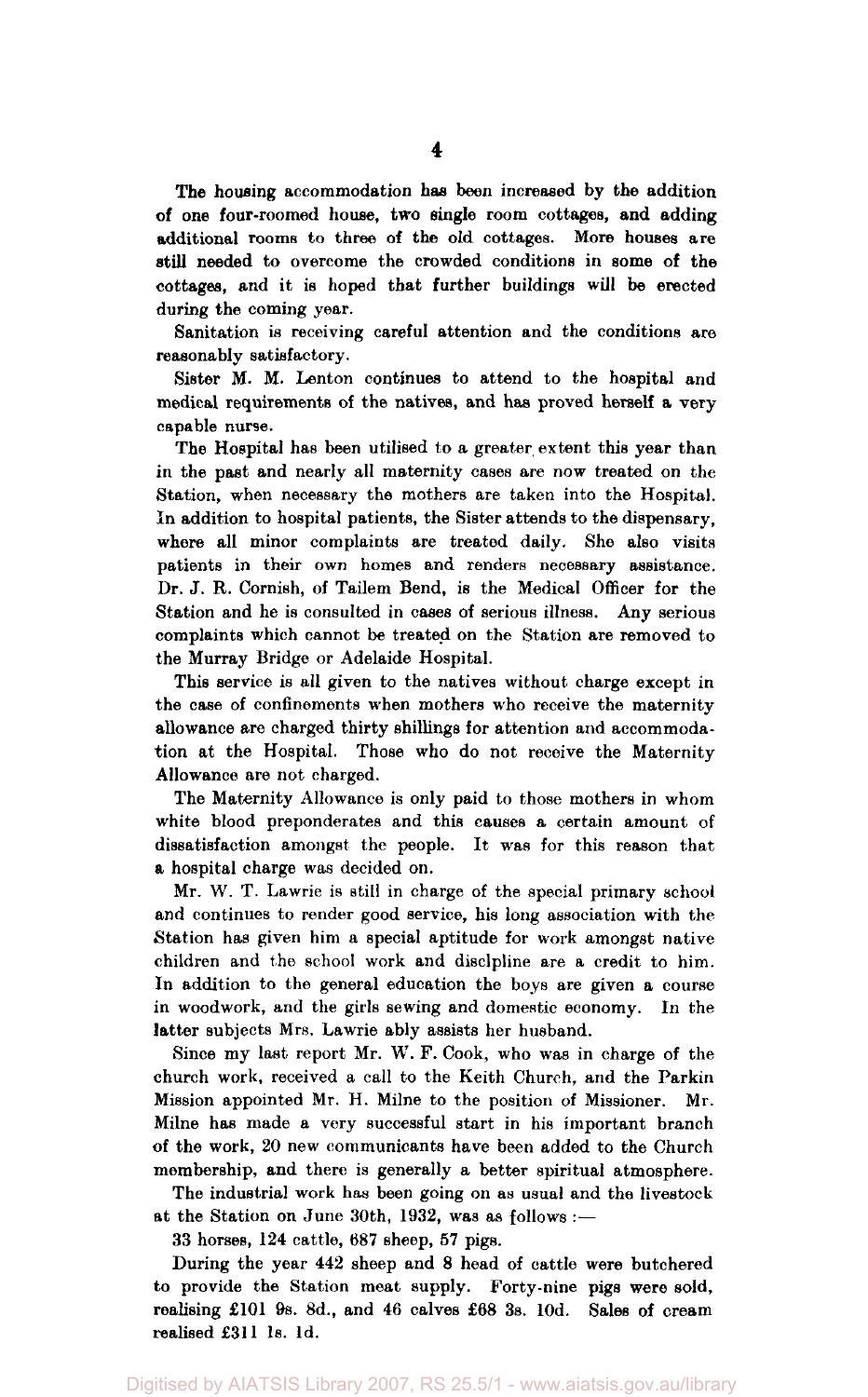The wool clip was 15 bales, for which £137 18s. 4d. was received. Two hundred and nine lambs were marked in June, 1932, and 22 in July, making the natural increase for the year 231.

The return to Jersey bulls has resulted in a lot of fine young heifer calves being produced and as these come in, the produce of the dairy should show a good increase.

So that better use may be made of the pasture it is intended to subdivide one of the main paddocks and when this is done the stock carrying capacity should be materially increased and better financial returns obtained.

In 1931 200 acres were sown for hay, but owing to adverse seasonal conditions only 130 tons of hay were cut; about 30 acres of barley was also sown, but the crop was a complete failure so far as the production of grain was concerned.

The crop sown this year, 180 acres of oats for hay and 30 acres of barley for pig feed, is looking exceptionally well and it is hoped that good returns will be obtained.

Rabbits have been a great nuisance. One man has been constantly employed in their destruction and has accounted for 7,000, and in addition, hundreds have been destroyed by casual trappers.

Firewood has for a long time been a serious problem at Point McLeay, about 12 tons per week are required and the only available firewood on the Station property is about nine miles from the village, most of the distance being very heavy carting. The Superintendent is endeavouring to regulate the supply to each household so that the consumption may be reduced.

It has been decided that the Department of Agriculture shall exercise an advisory supervision of the agricultural, pastoral and dairying operations on both Point McLeay and Point Pearce Stations and during the year Agricultural Instructors for the Murray Mallee District (Mr. R. L. Griffiths) and the Central District (Mr. Rowland Hill) have made several visits to the Stations and advised the Superintendents regarding the best use to be made of the properties.

Reports of their visits have been supplied by the Director of Agriculture and the assistance thus given is much appreciated.

Owing to the expense involved in putting the Stations to full use and the depressed condition of Government finance the process may be slow, but it is my intention to work for the gradual improvement of the Stations, being careful to see that money spent will ultimately improve the financial results obtained and improve the general conditions for those natives residing on the Stations.

#### POINT PEARCE STATION.

As a result of a visit to Point Pearce early in the year, the Station was found to be in a very unsatisfactory condition and an investigation which followed led to several changes in the staff.

The Farm Overseer, Mr. A. H. Bray, who had proved himself to be a capable and efficient officer, was promoted to the position of Superintendent which position he has filled very satisfactorily.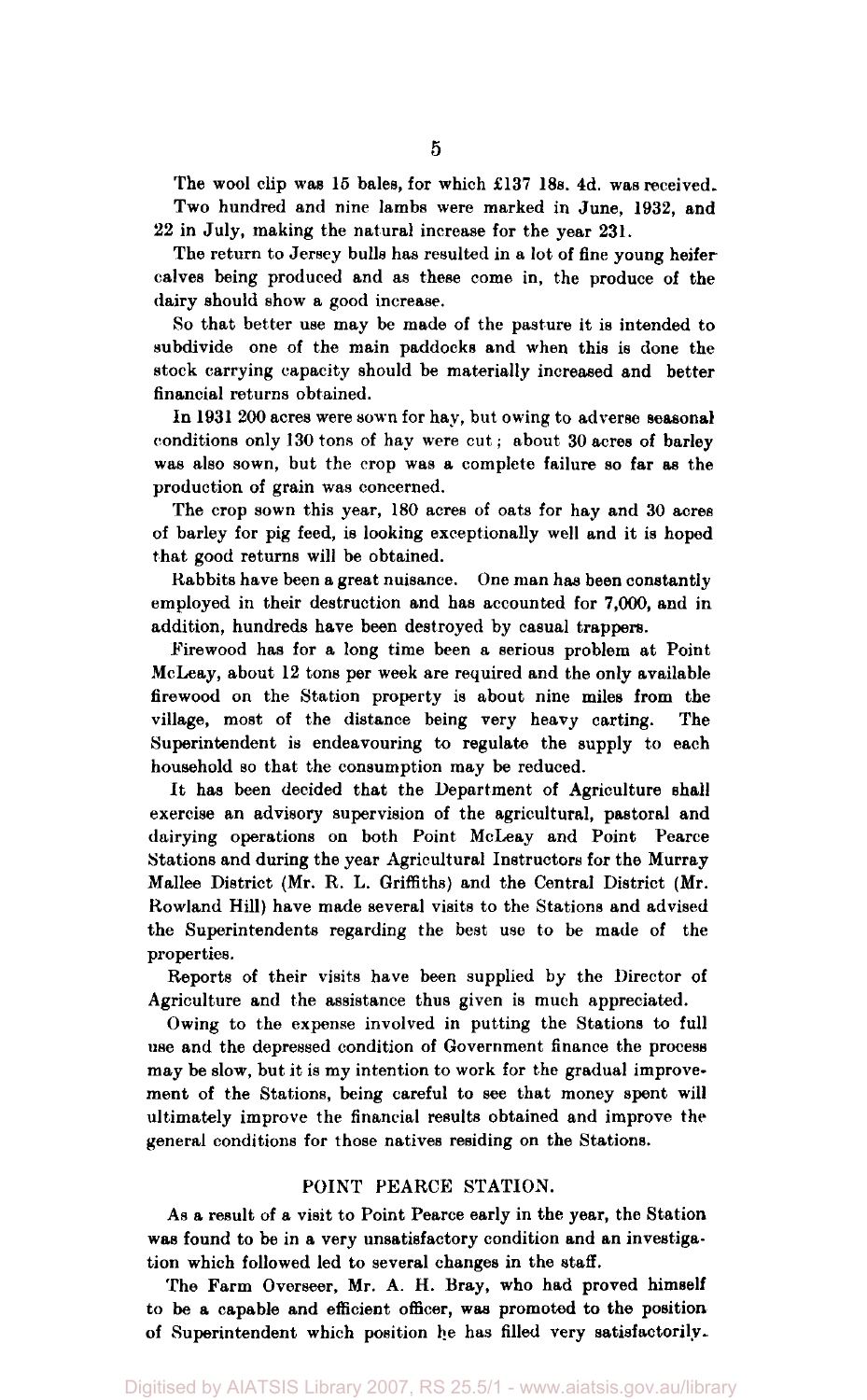Mr. I). B. O'Keefe was appointed as Store and Bookkeeper, and Mr. L. E. Jacka Farm Overseer.

The investigation clearly showed that the sheep were not receiving proper care and attention and that losses from death and other causes had been abnormally high. It was therefore decided to appoint a Stockman who should be held responsible for the management of the livestock. We were fortunate in securing the services of Mr. R. 0. Castine who has proved to be a keen and conscientious officer with a special aptitude for stock work.

The Superintendent reports that, on the whole, the natives have caused very little trouble during the year, but that their health has been only fair.

Among other complaints two definite cases of Typhoid Fever had to be sent to the Wallaroo Hospital and also several other cases of suspects.

During the year you decided that the sanitary conditions at the Station and also the general health of the natives should receive attention. The Chairman, Dr. A. R. Southwood, and an Inspector from the Central Board of Health, visited the Station and made recommendations regarding steps that should be taken to bring about a better sanitary and more healthy condition. Provision for expenditure necessary to carry out these recommendations has been placed on my Sub-Estimates of expenditure and a start will be made on the work as soon as the money is available.

Sister E. K. Bray, the wife of the Superintendent, satisfactorily performs the duties of nursing sister, she treats minor cases at the dispensary and in their own cottages daily. Any cases which are considered serious are referred to the Medical Officer, Dr. C. G. Wells, of Maitland, who visits the station when required.

The housing problem is still acute, and this has been accentuated by the marriage of quite a number of the younger men and women during the year.

Crime has not been prevalent, most of the offences dealt with being on account of liquor. One man, after repeated warnings, was expelled from the station for misconduct, and this should have a restraining influence on the others, as of all punishment they dislike expulsion the most.

The Special Primary School under Mr. B. J. Grewar and his daughter is in capable hands, and as at Point McLeay, woodwork and domestic economy are taught in addition to the ordinary subjects.

The school building is proving too small to accommodate the increasing number of children, and it will be necessary to make some additions as soon as possible.

The spiritual side of the station's activities is in the hands of the Anglican and Methodist Churches at Maitland, and I wish to thank the ministers in charge of these churches, and all those who assist them, for the interest they take in the natives. Two of the native residents, John Milera and Walter Hughes, take a great interest in the Church work, and are a great assistance both in the Church and Sunday School.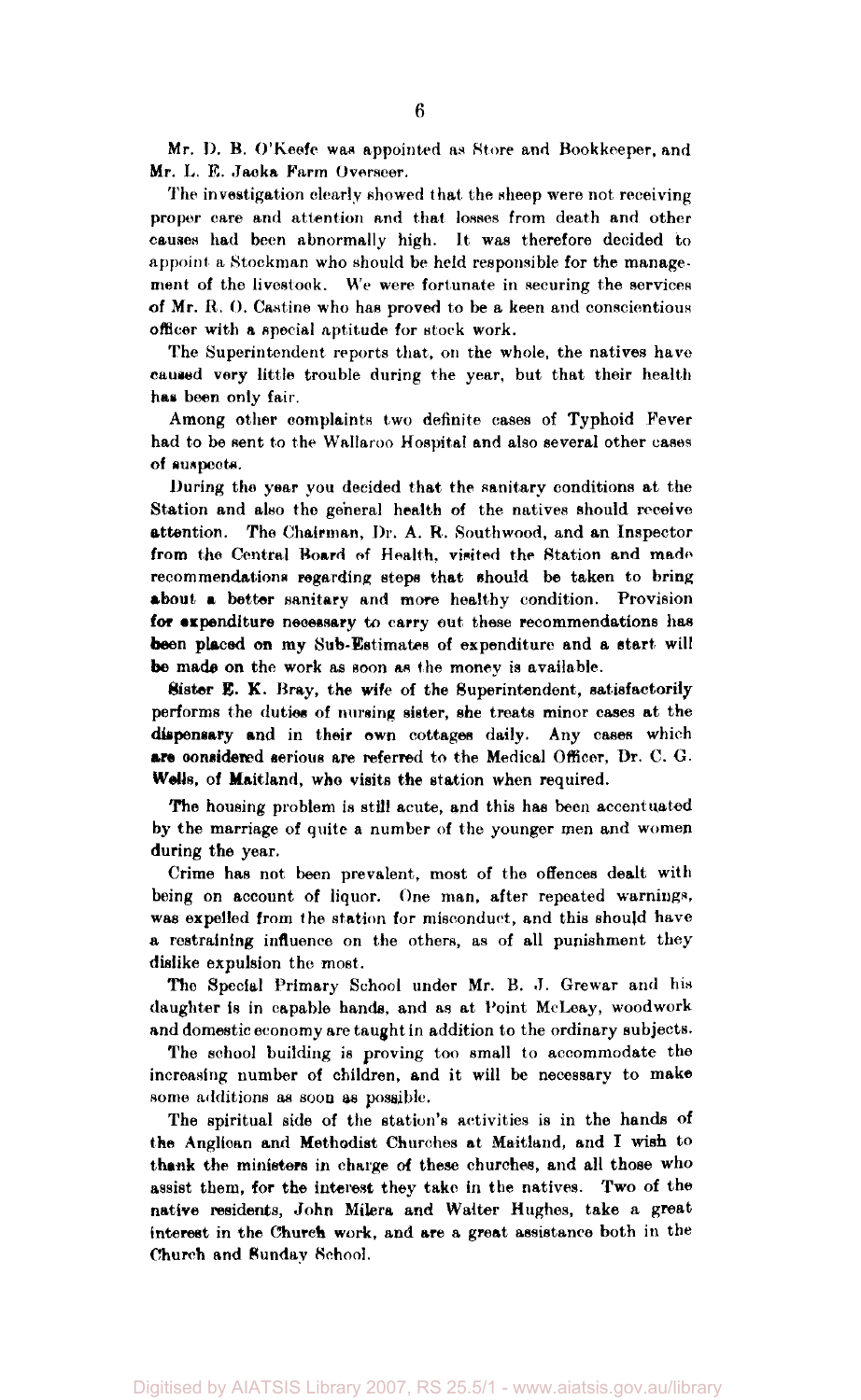His Lordship the Bishop of Adelaide visited the station in May. 1932. and confirmed 16 candidates for the Anglican Church.

The agricultural work and livestock have been much more satisfactory, and the loss on the working of the station was reduced from £8,164 for the year 1930-31 to £2,879 for the year 1931-32.

This has been brought about by the much better seasonal conditions, closer attention to details of work and expenditure, and better care and management of livestock. The result is, I think, very satisfactory, as it must be remembered that practically the whole population. 321 natives, has been dependent upon the station for maintenance.

The practice of farming portion of the station land on half-shares with white sharefarmers was continued, and from 900 acres farmed in this way, the department received 11,452bush. of wheat.

Sharefarming with the natives was carried on, the terms being that the station found everything and the natives were paid 8s. per day while working their crops, and allowed one bag in every 10 produced. This is a very satisfactory system, as in bad seasons the natives are paid for their work, and receive a tenth share of the crop, however small the return. The third share system, which was previously practised, *often* left them with debts which they had no chance of meeting.

Six natives were employed in this way, and farmed 660 acres of fallow, and 290 acres of stubble under wheat, and 70 acres of stubble under barley. The station's share of these crops was 13 311 bush, of wheat and I89bush. of barley.

The station, independently of sharefarmers, sowed 165 acres of  $fallow$  with wheat, the result being  $2,1901$  bush.

Most of the barley and hay produced was taken from self-sown crops with which the station was specially favored.

The summary of the farming operations is as follows :

Wheat produced on station, 40,184bush. (Station's share, 26,949bush. Sharefarmers' share, 13,235bush. Total area under wheat, 2,015 acres. Average yield per acre, 19 bush. 56lbs. Barley produced on station, 14,914bush. Station's share, 7,556 bush. Sharefarmers' share, 7,358 bush-Total area of barley reaped, 870 acres. Average yield per acre, 171 bush. Oats produced on station, 120 bags. Hay produced on station, 940 tons. Station's share, 800 tons. Sharefarmers' share, 140 tons. Total area cut for hay, 660 acres. Average yield per acre, 1 7/15 tons. Four hundred and forty acres of above was self sown.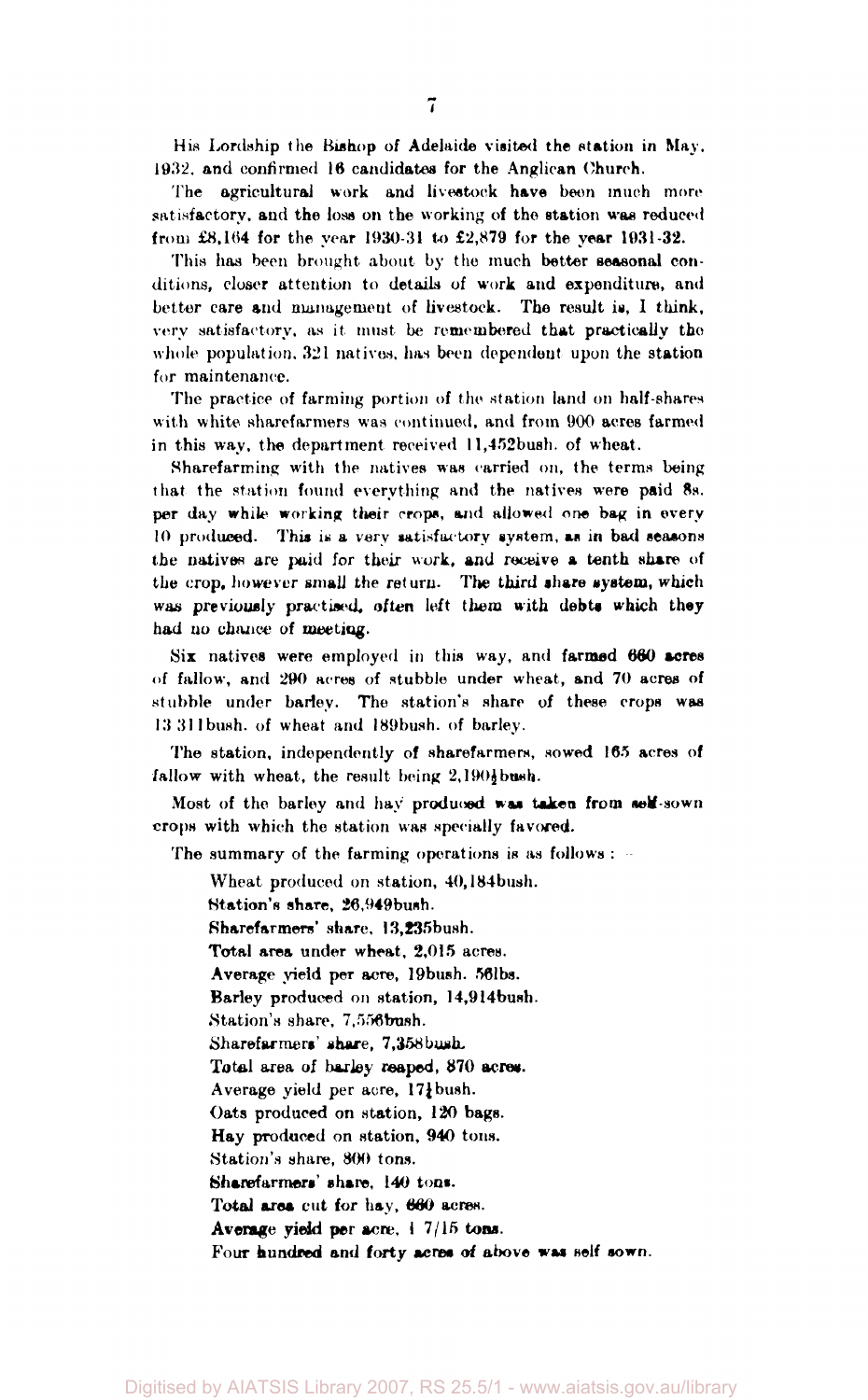The crops sown this year (1931-32) include 1,200 acres wheat on fallow on half shares with white farmers and 720 acres wheat on fallow with native sharefarmers; 900 acres barley on stubble with white sharefarmers ; and 300 acres barley on stubble with native sharefarmers. In addition to this the station sowed 180 acres of oats on stubble.

The wool clip for the year totalled 91 bales, and realised £666, the top prices obtained being  $8\frac{3}{4}d$ . for seven bales of AAA Merino and 8d. for 13 bales of AA Merino.

One thousand three hundred and sixty lambs have been marked during the year, but some of them were late lambs from the previous season.

After allowing for these, this season's lambing up to August 15th, 1932, works out at 85 per cent. As the rams were mated for a long period, there may still be a few more lambs to mark.

The number of sheep on hand on June 30th was 4,340. During the year 772 were butchered for the station meat supply.

The Superintendent states that the number of sheep kept should be considerably increased. Feed has been plentiful throughout the year, and the water storage on Wardang Island has been increased by the erection of one 20,000gall. squatter's tank and a galvanized iron catchment.

The cattle are at present in good condition, and the figures for the year are as follows :—

Cattle on hand, June 30th, 63. Births for year, 24. Sales, 13, realising £103 10s. Slaughtered, 1. Deaths, 2.

Since August, 1932, instead of milking only once a day and allowing calves to run with the cows during the day time, the calves have been taken away and hand fed and the cows milked morning and evening. The evening's milk is now separated and the cream made into butter, which is sold to the natives. This has resulted in 5521bs. of butter being made available for sale.

The pigs have increased from 24 on July 1st, 1931, to 76 on June 30th, 1932, and in addition 29 have been sold and 4 butchered.

A new boar was purchased at the Adelaide Royal Show in September, 1931, and he has produced some very fine pigs, which are in great demand in the neighbourhood.

Improvements and alterations have been made to the pig yards which have led to better and more efficient management of the pigs. New yards and shelters have been provided and additional improvements are contemplated during the coming year.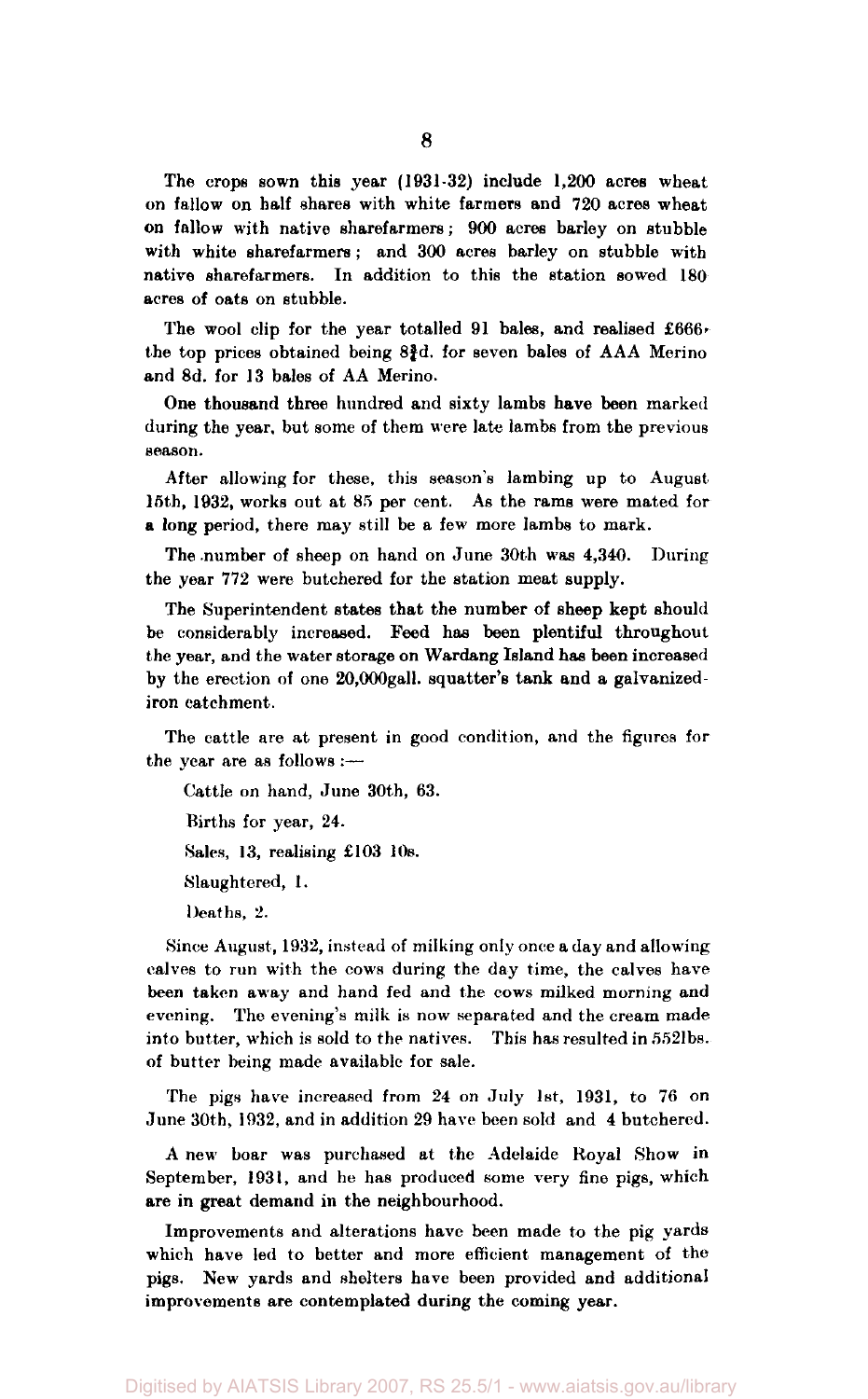The figures for the year are as **follows** :—

| Pigs on hand June 30th, 1932  76 |             |
|----------------------------------|-------------|
|                                  |             |
| $Slaughtered$ 4                  |             |
|                                  | £48 10s. 9d |
|                                  |             |
|                                  |             |

There were only 40 horses on the station on June 30th, 1932, and many of these were old and really unfit for heavy farm work.

Since the end of the year a new team has been purchased and it is hoped that in future a few horses will be bred each year so that young horses will be coming along to take the place of those that become unfit for service.

The farm implements are only in fair order and several of them will need renewing at an early date.

It has been decided that in future the policy should be to use strippers instead of harvesters except that a header should be purchased for use in dirty and tangled crops.

The station motor lauch is now giving satisfactory service, having been completely overhauled and repaired and an Invincible Marine Engine installed. Two of the natives built a new dinghy and the job is a credit to them.

General improvements about the station have received attention, old fencing has been repaired and renewed, a sleep out was built for a native patient, one two and one four-roomed cottage **was**  completed and a third cottage commenced and an additional room added to one of the older cottages, a stone wall built around the stable yards and a number of the old cottages were repaired. The implement shed which was open on two sides has been enclosed on the weather side so as to give better protection.

The year has produced many improvements which are a credit to the Superintendent.

#### KOONIBBA MISSION STATION.

The report on the work of this mission reads as follows :-

The Chief Protector of Aboriginals,

#### Adelaide.

Sir,—It affords me great pleasure to submit the following report for the year ending June 30th, 1932.

*Farm.*—On the whole it has been a fairly successful year on the Mission Farm. From 2,700 acres, about 5,000 bags of wheat were harvested; the yield would have been considerably greater had not rust damaged much of the crop.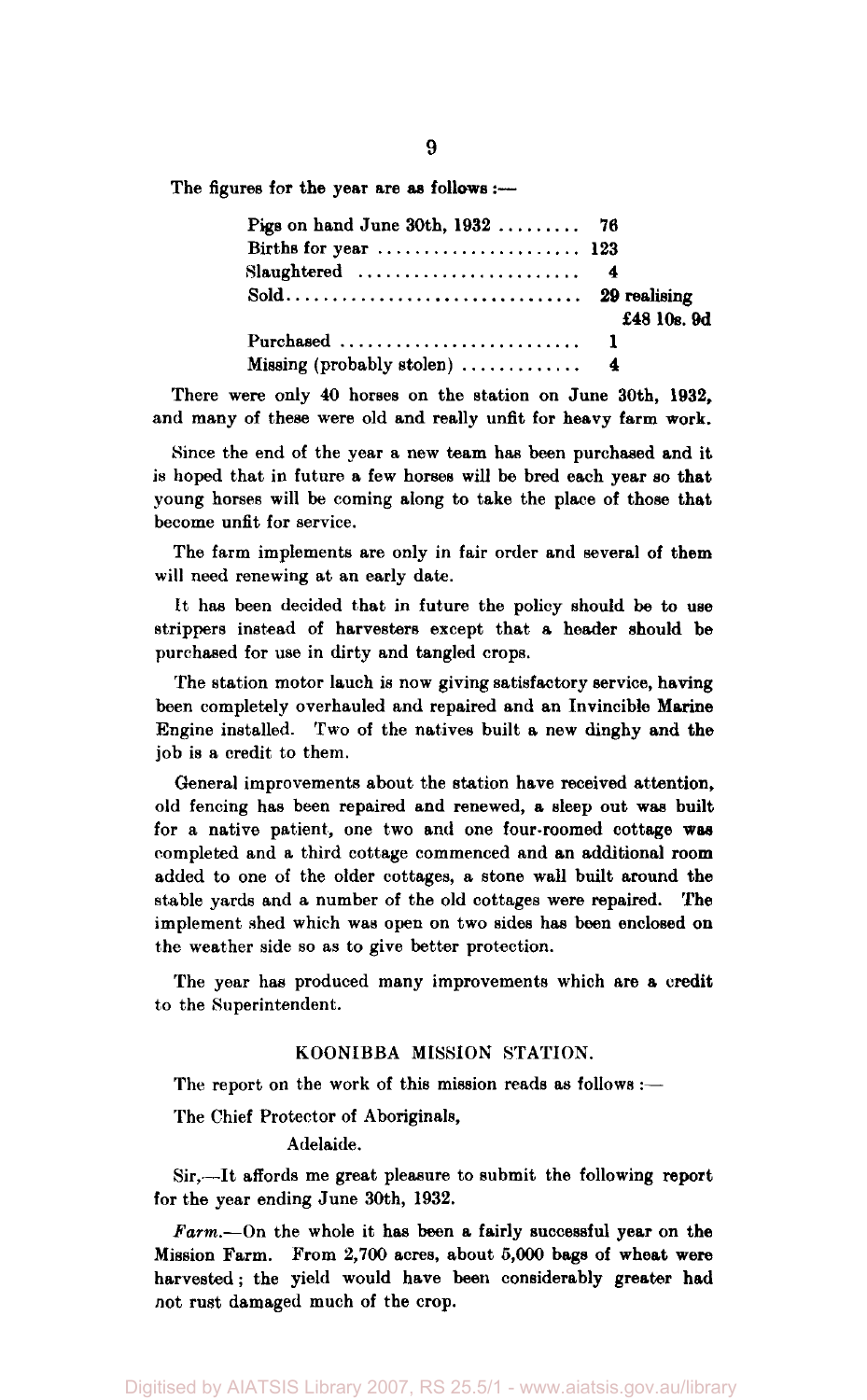*Mouse plague.*—Terrible havoc was wrought throughout the whole district during the first months of the year by a plague of mice. Though thousands were being destroyed day by day, the hungry creatures swept the fields, ate or damaged everything in the sheds and the dwelling houses, and even destroyed many hundreds of acres of sown wheat. Of the 2,300 acres sown by our teams this year about 300 acres have been destroyed, and what is left is very late.

*Weather.*—The rainfall for 1931 amounted to 1,920 points, which probably constitutes a record. Up to June 30th this year 853 points have been registered, and feed is very plentiful, although the wheat crops being mostly late, will require much more rain and a late summer.

*Unemployment.*—As regards unemployment among the natives, matters have greatly improved. Many natives found work either at Port Thevenard, when the wheat boats were in, or among the farmers.

*Rabbits.*—Since the beginning of the good seasons rabbits have increased so quickly that they are causing most of the farmers around great expense. Fortunately our natives relish them as food and therefore our country has been kept fairly free from rabbits.

*Health.*—There have been few or no serious cases of sickness among the natives here during the last twelve months.

*Mission Work.*—With the actual work of our Institution (Mission work) we have again had many opportunities to do good among the natives, and they usually respond well to the appeals of the Divine Word.

Mr. Bode continues his work in the school with 63 children, giving them religious instruction every day besides the full course of secular subjects.

At the station we conduct regular church services which are well attended by the natives ; and whenever possible we have arranged camp meetings at Ceduna, Bookabie, Streaky Bay, Wirruila, etc.

Once more, permit me to take this opportunity of thanking you and your Department for the material help (rations, etc.) and the advice you have given us all along.

Respectfully yours,

ALBERT MUELLER,

Superintendent. Konnibba Mission.

Koonibba, July, 1932.

#### VARIOUS.

Inspector P. A. Giles, of the Police Department. Port Augusta, reports that the health of the natives in the north has been good in some districts, but only fair in others.

During the year the natives have been more fortunate in securing game for food. Kangaroos and rabbits have increased considerably and other sources of native foods have improved since the drought.

Employment has increased, but a greater improvement is expected during the next twelve months.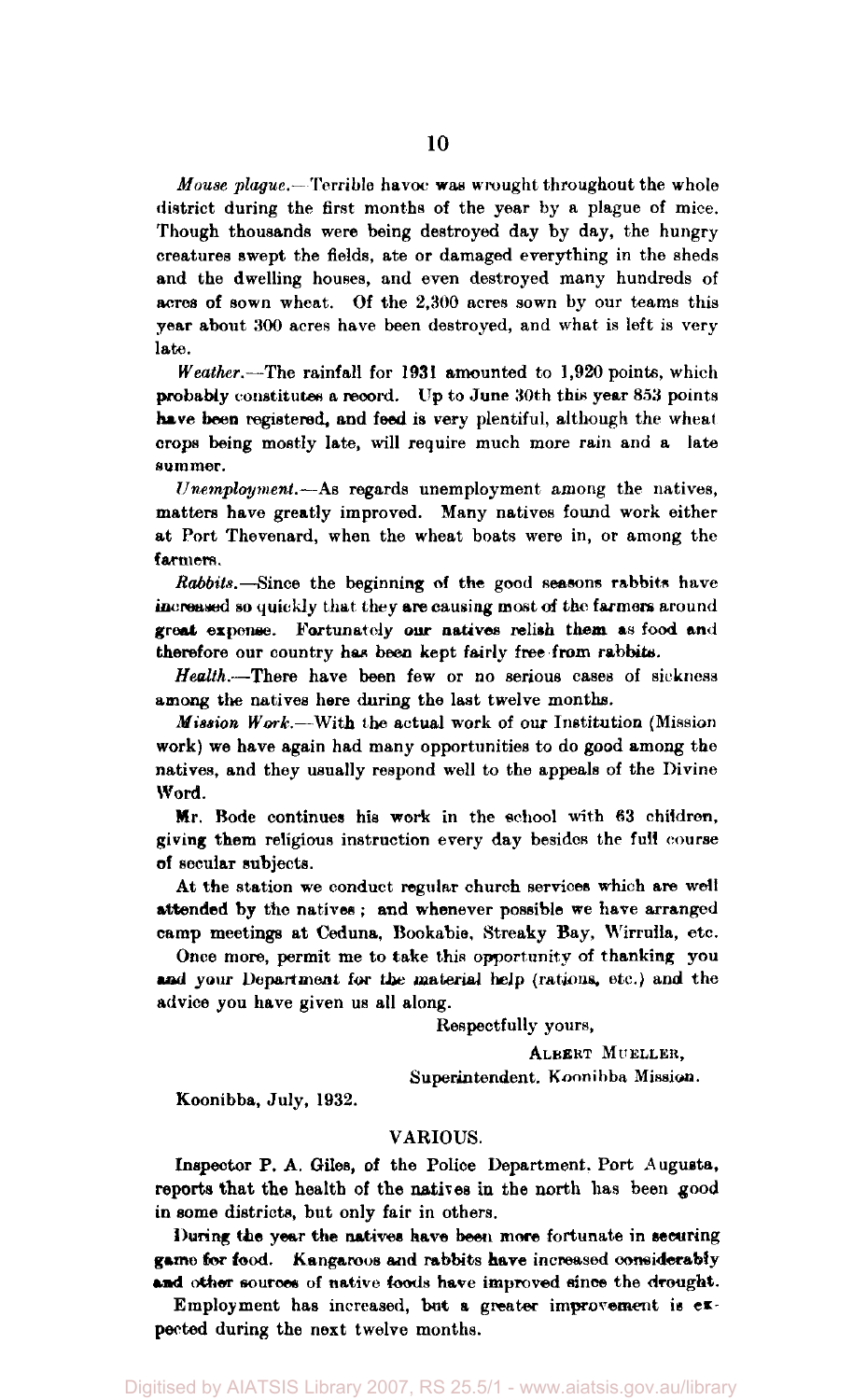The conduct of the natives has been good, the cause of nearly all trouble being due to the drinking of liquor.

Mr. George Aiston, of Mulka, Protector of Aboriginals for the Newcastle District, in his report for the year states :—

" A lot of hardship was caused through the general carelessness, ending in a complete breakdown of the motor transport. Rations were left at Marree and all along the road and only arrived at the depots in small lots, very often little more than enough to give the blacks one meal. None of this was due to the Aborigines Department."

(I might say that arrangements are now being made for aboriginals' rations to he carted by camel teams so that the goods may be delivered to depots in one loading—*Chief Protector of Aboriginals).* 

" A lot of trouble is caused out here by the irresponsible statements printed in the newspapers about the conditions under which the blacks live, the picture of shrieking aboriginal women being chased all over the country by lustful and brutal white men makes good journalistic matter, but is absolutely untrue to fact so far as my thirty years outback have shown me. I have never seen the blacks treated other than decently. Generally speaking the station owners and managers go without to help them, and no aboriginal woman is molested unless she wants to be.

The few white men who have sexual relations with the aboriginal women usually make up for it in their kind treatment of the older blacks.

We had a lot of minor sickness at the beginning of the cold weather but I was able to treat and cure all of it. I took the precaution of treating all for colds directly a cold appeared in the camp. "

The United Aborigines Mission has Missionaries at Oodnadatta, Nepabunna, and Swan Reach, and in addition to the work done at these centres conducts a home at Quorn for half-caste children.

The question of the education of these children is receiving consideration at the present time.

The Boarding Home for aboriginal women and children continues its useful function and the Matron, Mrs. M. J. Tuck, has my sincere thanks for the many duties she performs in visiting sick natives in hospital, accompanying them to the out-patients department at the hospital and such like.

There has been no alteration in the personnel of the Advisory Council during the year. The Chairman, the Hon. W. H. Harvey has been suffering from ill-health during part of the year and has not been able to attend some of the meetings which have been held regularly every month. With the other members of the Council I join in wishing him a return to normal health.

I also wish to record my appreciation of the loyal support I have received from my office staff. Mr. W. R. Penhall, my accountant, has had experience as Superintendent of both Point Pearce and Point McLeay Stations, and in addition to being of great assistance to me is thoroughly capable of carrying on the management of the department during the times I am out of the city on inspection and other work.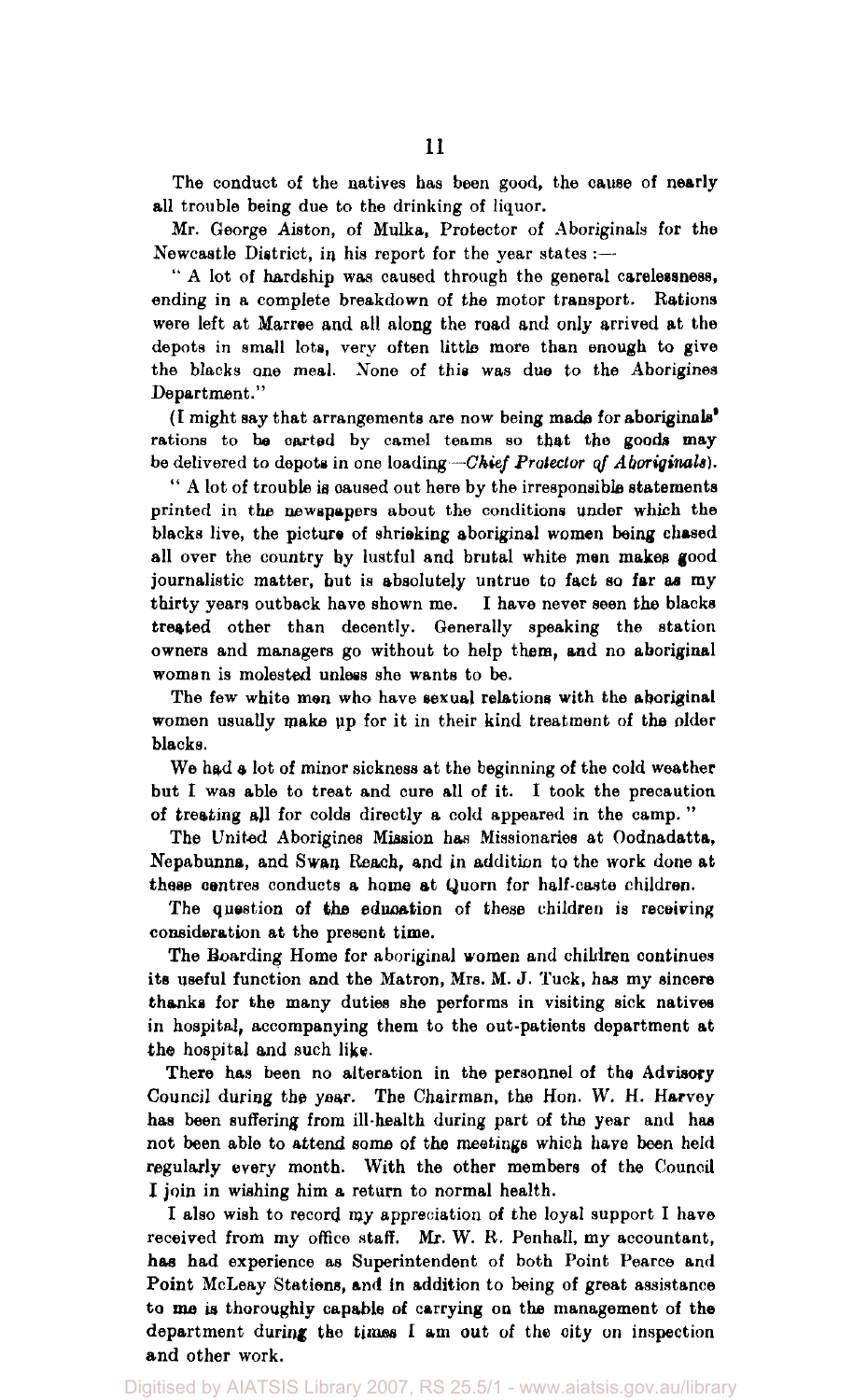The expenditure and receipts of the department for the year are as follows :—

| EXPENDITURE.                                                           |           |                  |                |               |    |                   |
|------------------------------------------------------------------------|-----------|------------------|----------------|---------------|----|-------------------|
| Head Office-                                                           | £         |                  | s. d.          | £             |    | $\lambda$ , $d$ . |
| Salaries                                                               | 807 18 10 |                  |                |               |    |                   |
| Provisions—Blankets, clothing, medical                                 |           |                  |                |               |    |                   |
| expenses, transport, etc                                               | 5,240 11  |                  | - 7            |               |    |                   |
| Boarding Home for aboriginal women.                                    | 186 6 11  |                  |                |               |    |                   |
| Superannuation Fund pensions $\ldots$ .                                | 279 16 0  |                  |                |               |    |                   |
|                                                                        |           |                  |                | 6,514 13 4    |    |                   |
| Point Pearce Station-                                                  |           |                  |                |               |    |                   |
| Salaries and wages $\ldots \ldots \ldots \ldots \ldots$ 6,255 18       |           |                  | 3              |               |    |                   |
| Implements, stock, fertilisers, etc.                                   | 3,177 11  |                  | 0              |               |    |                   |
| New Cottages                                                           | 399 14    |                  | з              |               |    |                   |
| Purchases for store                                                    | 2.509     | $\boldsymbol{2}$ | 7              |               |    |                   |
| Interest on loan for purchase of plant.                                | 103       | -7               | 4              |               |    |                   |
| Purchase of motor buckboard                                            | 204 13    |                  | 0              |               |    |                   |
| Flotation expenses and discounts on                                    | 29        | - 9              | $\bf{0}$       |               |    |                   |
| Loan                                                                   |           |                  |                |               |    |                   |
|                                                                        |           |                  |                | -12,679 16 3  |    |                   |
| Point McLeay Station-                                                  |           |                  |                |               |    |                   |
| Salaries and wages $\dots\dots\dots\dots\dots$ 3,383 19                |           |                  | $\overline{4}$ |               |    |                   |
| Implements, stock, supplies, etc 2,755 12                              |           |                  | - 6            |               |    |                   |
| Interest and rent of section $\ldots \ldots$                           | 174 17 10 |                  |                |               |    |                   |
|                                                                        |           |                  | -9             |               |    |                   |
|                                                                        |           |                  |                | - 9,554 14 5  |    |                   |
|                                                                        |           |                  |                |               |    |                   |
|                                                                        |           |                  |                | £28,749       | 4  | 0                 |
| RECEIPTS.                                                              |           |                  |                |               |    |                   |
| From sales of produce, &c., Point Pearce Station                       |           |                  |                | 6,048         | 8  | 8                 |
| From store sales, Point Pearce Station                                 |           |                  |                | 3,062 13      |    | 9                 |
| From sales of produce, &c., Point McLeay Station                       |           |                  |                | 1,260         |    | 9 10              |
| From store sales, Point McLeay Station                                 |           |                  |                | 3,395         | 6  | 2                 |
| Refund of advances for fares, &c                                       |           |                  |                | 209           | 1. | 8                 |
|                                                                        |           |                  |                |               |    |                   |
|                                                                        |           |                  |                | £13,976 $0$ 1 |    |                   |
|                                                                        |           |                  |                |               |    |                   |
| The total expenditure is $\pounds1,473$ 9s. 4d. less than the previous |           |                  |                |               |    |                   |
| 12 months.                                                             |           |                  |                |               |    |                   |
| The total receipts show an increase of £3,718 19s. 3d. on last year.   |           |                  |                |               |    |                   |
| Cost of aboriginals to the South Australian                            |           |                  |                |               |    |                   |
| Government for the 12 months ended June 30th,                          |           |                  |                |               |    |                   |
|                                                                        |           |                  |                |               |    |                   |
|                                                                        |           |                  |                |               |    |                   |
| I have the honor to be,                                                |           |                  |                |               |    |                   |
|                                                                        |           |                  |                |               |    |                   |
| Sir,                                                                   |           |                  |                |               |    |                   |

Your obedient servant,

M. T. MCLEAN, Chief Protector of Aboriginals.

The Hon. Commissioner of Public Works, Adelaide.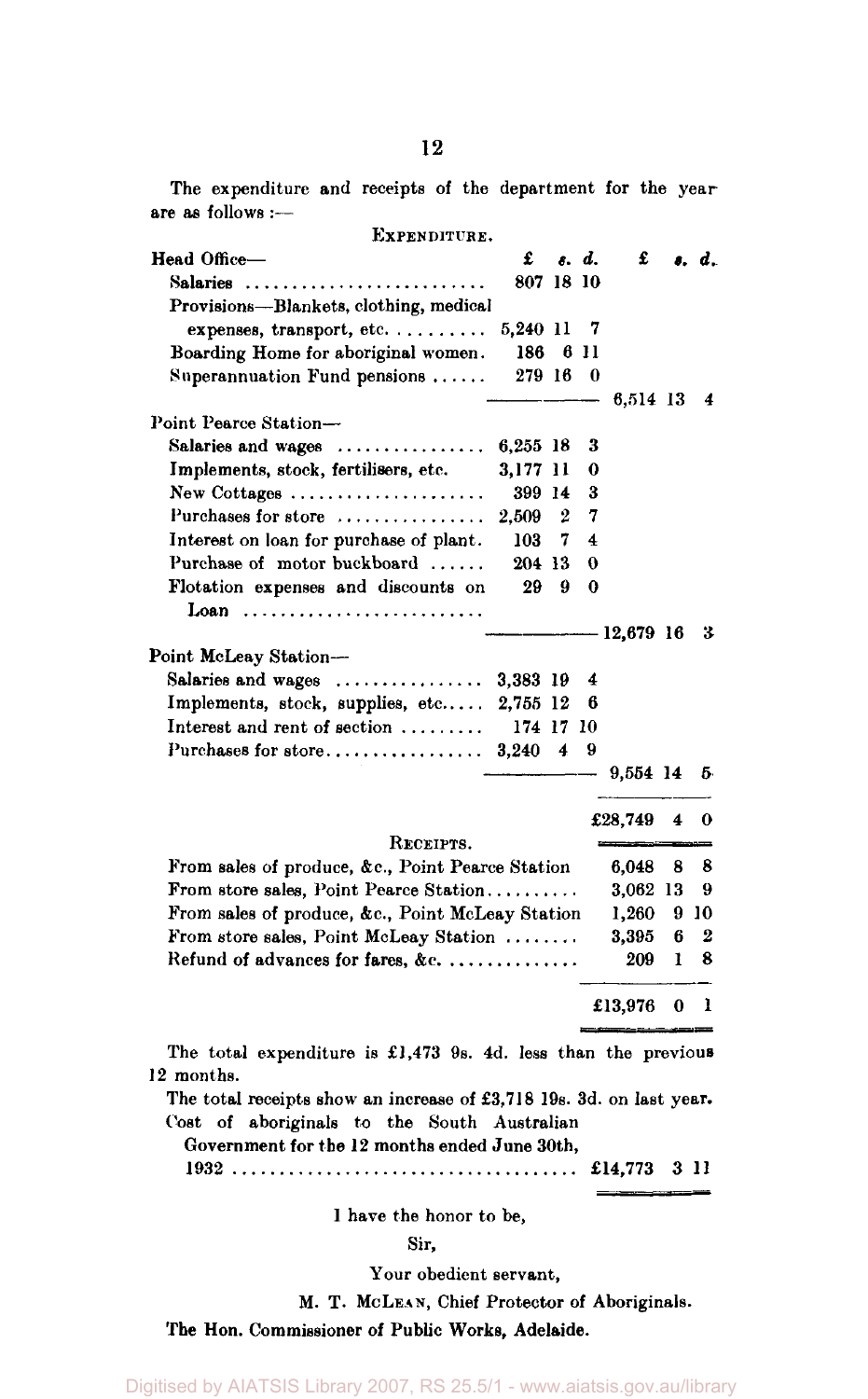*Balance-sheet of the Point McLeay Station as at June 30th,* **1932.** 

| LIABILITIES.                                             | £        |          | s. d. | £         |    | s. d. |
|----------------------------------------------------------|----------|----------|-------|-----------|----|-------|
| H.M. Government account                                  |          |          |       | 69,195    | 6  | 3     |
| Capital account $\dots\dots\dots\dots\dots\dots$         |          |          |       | 5,612     | 8  | 5     |
| Sundry creditors $\dots\dots\dots\dots\dots\dots$        |          |          |       | 644 15    |    | 2     |
|                                                          |          |          |       | £75,452   |    | 910   |
| ASSETS.                                                  | £        |          | s. d. | £         |    | s. d. |
| Station buildings $\ldots \ldots \ldots \ldots \ldots$   | 7,170 13 |          | 9     |           |    |       |
| Cottages and Hospital transferred from                   |          |          |       |           |    |       |
| Pompoota $\ldots \ldots \ldots \ldots \ldots$            | 2,080 10 |          | 7     |           |    |       |
|                                                          |          |          |       | 9,251     | 4  | 4     |
| Land purchased                                           |          |          |       | 2,122     | 15 | 0     |
| Improvements                                             |          |          |       | 3,224 15  |    | 9     |
| Implements, vehicles, &c.                                | 549      | 1        | 0     |           |    |       |
| Harness                                                  | 45       | 0        | 0     |           |    |       |
| Furniture                                                |          | 84 17    | 8     |           |    |       |
| Hospital furniture                                       |          | 55 19    | 8     |           |    |       |
| $Hospital$ equipment $\ldots \ldots \ldots \ldots$       | 62       | 2        | ı     |           |    |       |
|                                                          |          |          |       | 797       | 0  | 5     |
| H.M. Government deposit account                          |          |          |       | 82        | 12 | 2     |
| Cash on hand $\ldots \ldots \ldots \ldots \ldots \ldots$ |          |          |       | 189       | 3  | 11    |
| Sundry debtors                                           |          |          |       | 142       | 9  | 10    |
| Stock on hand-                                           |          |          |       |           |    |       |
| Store                                                    | 358 13   |          | 0     |           |    |       |
| Sheep                                                    | 448      | 2        | 6     |           |    |       |
| Cattle                                                   | 641      | $\bf{0}$ | 0     |           |    |       |
| Pigs                                                     | 71       | 7        | 6     |           |    |       |
| $H$ orses                                                | 335      | 0        | 0     |           |    |       |
| Meat account, sheepskins, &c                             | 12       | 7        | 2     |           |    |       |
| Fencing tools, fodder, building and                      |          |          |       |           |    |       |
| fencing material, $\&c. \ldots \ldots \ldots$            | 77       | 5        | 7     |           |    |       |
|                                                          |          |          |       | 1,943 15  |    | 9     |
| Net loss for the year $\dots\dots\dots\dots\dots$        | 5,123    | 9        | ı     |           |    |       |
| Add net loss brought forward 1915-31 52,575              |          | 3        | 7     | 57,698 12 |    | 8     |
|                                                          |          |          |       | £75,452   |    | 9 10  |
|                                                          |          |          |       |           |    |       |

M. T. MCLEAN, Chief Protector of Aboriginals.

August 26th, 1932.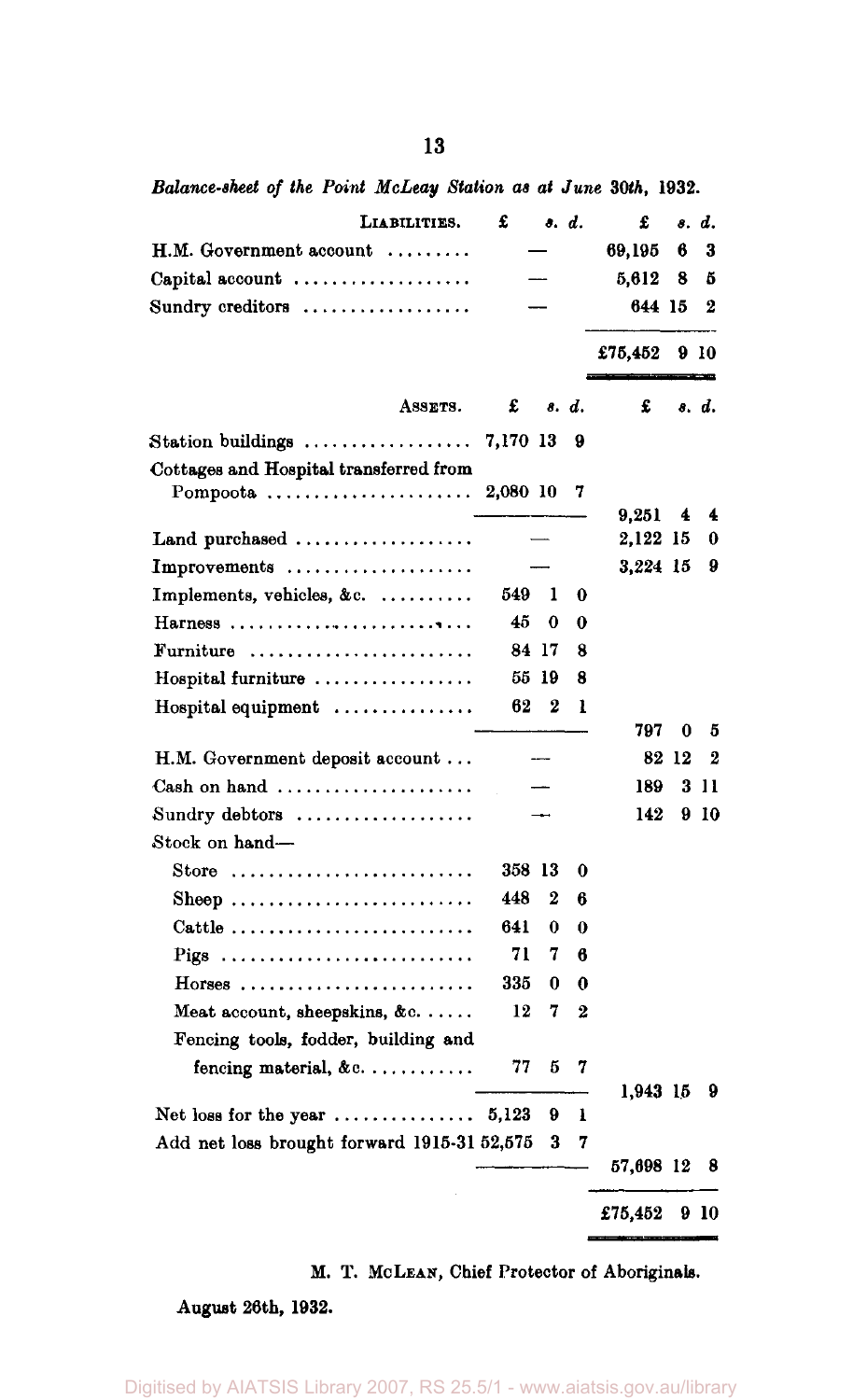*Profit and Lots Account of the Point McLeay Station for the Year Ended June 30th,* 1932.

|    |                                                                                         | £         |         | o. d.    | £       |       | o. d. |
|----|-----------------------------------------------------------------------------------------|-----------|---------|----------|---------|-------|-------|
| Tо | Farm account, dairy and other<br>$\mathbf{produce} \dots \dots \dots \dots \dots \dots$ |           |         |          | 625     | 4     | 6     |
|    | Cattle                                                                                  |           |         |          |         | 34 14 | Я     |
|    | Rations for aboriginals                                                                 | 1,785 11  |         | 7        |         |       |       |
|    | School books for aboriginal children                                                    |           | 10 12   | 8        |         |       |       |
|    | Hospital expenses account $\ldots$ .                                                    |           |         | 31 19 11 |         |       |       |
|    |                                                                                         |           |         |          | 1,828   | 4     | 2     |
|    | Salaries of officers                                                                    | 388 13 10 |         |          |         |       |       |
|    | Wages of aboriginals and white                                                          |           |         |          |         |       |       |
|    | $laborers$                                                                              | 2,793     |         | 1 11     |         |       |       |
|    |                                                                                         |           |         |          | 3.181   | 15    | 9     |
|    | Accident insurance                                                                      |           |         |          | 26      | ı     | 7     |
|    | Depreciation-                                                                           |           |         |          |         |       |       |
|    | Implements                                                                              | 102       | 9       | 0        |         |       |       |
|    | Harness                                                                                 | к         | 0       | 0        |         |       |       |
|    | Furniture $\ldots \ldots \ldots \ldots \ldots$                                          |           | 5 13 10 |          |         |       |       |
|    | Hospital furniture                                                                      |           | 515     | 9        |         |       |       |
|    |                                                                                         |           |         |          | 118 18  |       | 7     |
|    | Rent                                                                                    |           |         |          | 41      | 15    | 9     |
|    | Interest on land                                                                        |           |         |          | 133     | 2     | 1     |
|    | Head office salaries and expenses.                                                      |           |         |          | 98      | 1     | ı     |
|    | Net loss brought forward, 1915-31                                                       |           |         |          | 52,575  | 3     | 7     |
|    |                                                                                         |           |         |          | £58,662 | ı     | 9     |
|    |                                                                                         | £         |         | s. d.    | £       |       | 8. d  |
| Вy | $H$ orses                                                                               | 26        | 0       | 0        |         |       |       |
|    | Sheep                                                                                   | 450 14    |         | 11       |         |       |       |
|    | Pigs                                                                                    | 83        | ß       | 9        |         |       |       |
|    |                                                                                         |           |         |          | 560     | ı     | 8     |
|    | Meat                                                                                    |           |         |          | 35      | 4     | 3     |
|    | Store                                                                                   |           |         |          | 368     | 3     | 2     |
|    | Net loss for the year                                                                   |           |         |          | 5,123   | 9     | ı     |
|    | Add net loss brought forward, 1915-31                                                   |           |         |          | 52,575  | 3     | 7     |
|    |                                                                                         |           |         |          | £58,662 | ı     | 9     |

M. T. MCLEAN, Chief Protector of Aboriginals.

August 26th, 1932.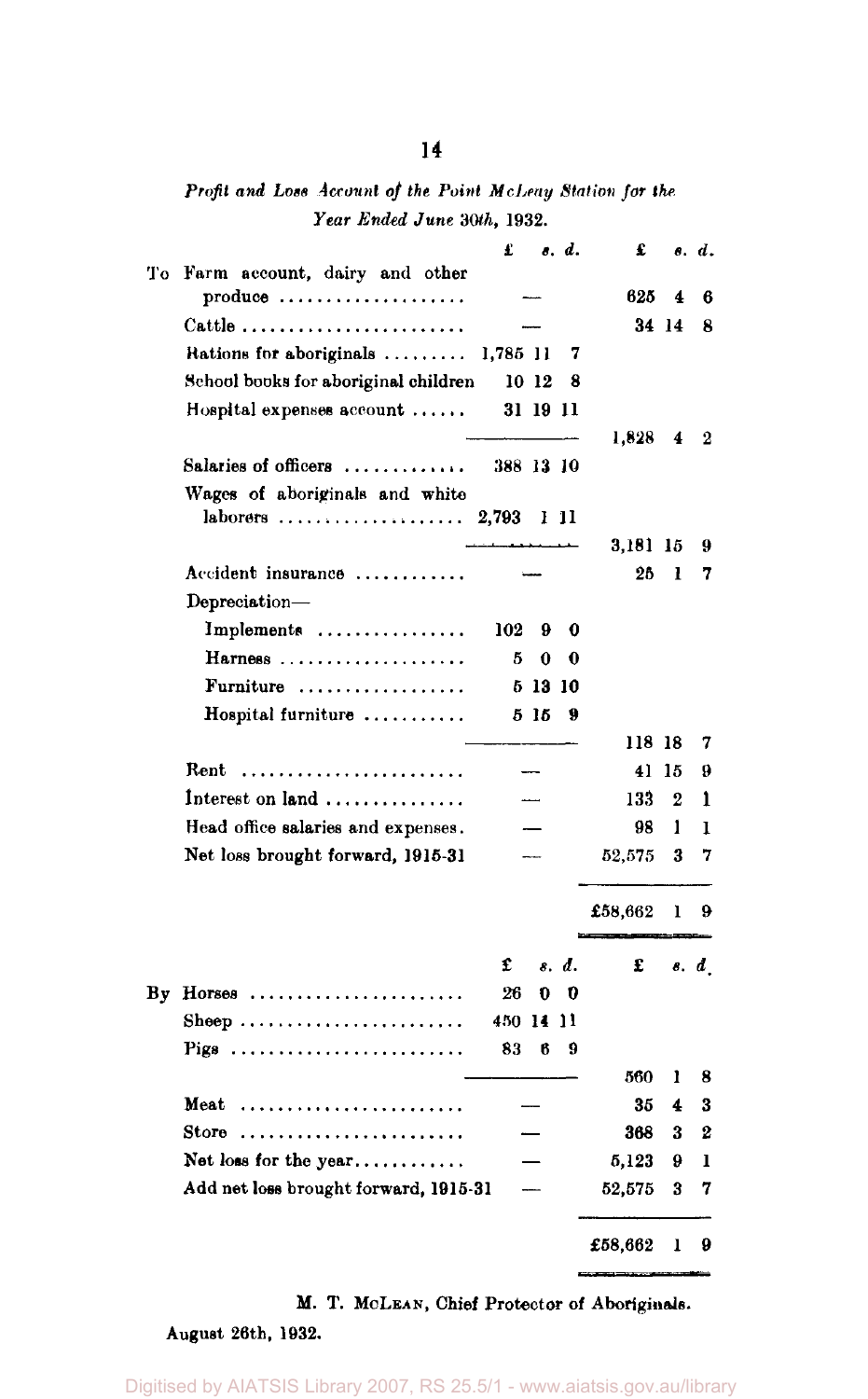*Balance-sheet of the Point Pearce Station at at June 30th,* 1932.

| H.M. Government account $\dots\dots\dots53,297$<br>H.M. Government loan account $\ldots$ . 1,664 13 10<br>Capital account $\ldots \ldots \ldots \ldots \ldots$<br>Sundry ereditors<br>ASSETS. | 2.914  | £   | 5                        | 7<br>s. d.<br>10<br>7 | 5 | 54,962<br>11,374<br>£66,882 16 | 546<br>£ | 1<br>9<br>6 | 3<br>5<br>0<br>8<br>s. d. |
|-----------------------------------------------------------------------------------------------------------------------------------------------------------------------------------------------|--------|-----|--------------------------|-----------------------|---|--------------------------------|----------|-------------|---------------------------|
|                                                                                                                                                                                               |        |     |                          |                       |   |                                |          |             |                           |
|                                                                                                                                                                                               |        |     |                          |                       |   |                                |          |             |                           |
|                                                                                                                                                                                               |        |     |                          |                       |   |                                |          |             |                           |
|                                                                                                                                                                                               |        |     |                          |                       |   |                                |          |             |                           |
|                                                                                                                                                                                               |        |     |                          |                       |   |                                |          |             |                           |
|                                                                                                                                                                                               |        |     |                          |                       |   |                                |          |             |                           |
|                                                                                                                                                                                               |        |     |                          |                       |   |                                |          |             |                           |
|                                                                                                                                                                                               |        |     |                          |                       |   |                                |          |             |                           |
|                                                                                                                                                                                               |        |     |                          |                       |   |                                |          |             |                           |
| Station buildings $\ldots \ldots \ldots \ldots \ldots \ldots 10,548$ 15                                                                                                                       |        |     |                          |                       |   |                                |          |             |                           |
| New cottages $\ldots \ldots \ldots \ldots \ldots \ldots$                                                                                                                                      |        |     |                          |                       |   |                                |          |             |                           |
| Improvements                                                                                                                                                                                  |        |     |                          |                       |   | 13,463<br>7,687                |          | 1<br>5      | 5<br>2                    |
| Implements, vehicles, &c.                                                                                                                                                                     |        |     | 1,854 12                 | 2                     |   |                                |          |             |                           |
| Harness                                                                                                                                                                                       |        |     | 133 12                   | 9                     |   |                                |          |             |                           |
|                                                                                                                                                                                               |        | 114 |                          | 2 10                  |   |                                |          |             |                           |
| Hospital furniture                                                                                                                                                                            |        | 38  | 1                        | 8                     |   |                                |          |             |                           |
| Hospital equipment                                                                                                                                                                            |        | 24  | 4                        | В                     |   |                                |          |             |                           |
|                                                                                                                                                                                               |        |     |                          |                       |   | 2,164 13 11                    |          |             |                           |
| H.M. Government deposit account                                                                                                                                                               |        |     | $\overline{\phantom{0}}$ |                       |   | 166                            |          | 8           | ı                         |
| Cash on hand $\ldots, \ldots, \ldots, \ldots, \ldots$                                                                                                                                         |        |     | and the                  |                       |   |                                | 29 11    |             | 2                         |
| Sundry debtors                                                                                                                                                                                |        |     | a.                       |                       |   | 694                            |          | 7           | 6                         |
| Stock on hand-                                                                                                                                                                                |        |     |                          |                       |   |                                |          |             |                           |
|                                                                                                                                                                                               | 245    |     | 0                        | 0                     |   |                                |          |             |                           |
| $Cattle$                                                                                                                                                                                      | 292    |     | 0                        | 0                     |   |                                |          |             |                           |
| Sheep                                                                                                                                                                                         | 2.374  |     | 2                        | 6                     |   |                                |          |             |                           |
|                                                                                                                                                                                               |        |     | 139 18                   | o                     |   |                                |          |             |                           |
| Farm stores, seed, super., building<br>and fencing material, $\&c. \ldots$ .                                                                                                                  | 2,204  |     | 3                        | 9                     |   |                                |          |             |                           |
| $S$ heepskins                                                                                                                                                                                 |        | 719 |                          | 0                     |   |                                |          |             |                           |
| Wool                                                                                                                                                                                          |        | 5   | 4                        | 2                     |   |                                |          |             |                           |
| Store $\ldots \ldots \ldots \ldots \ldots \ldots \ldots$                                                                                                                                      | 355 14 |     |                          | 6                     |   |                                |          |             |                           |
|                                                                                                                                                                                               |        |     |                          |                       |   | 5,624                          |          | 1 H         |                           |
| Net loss for the year $\ldots \ldots \ldots \ldots 2,879$                                                                                                                                     |        |     | 6                        | 8                     |   |                                |          |             |                           |
| Add net loss, 1915-31, brought for-                                                                                                                                                           |        |     |                          |                       |   |                                |          |             |                           |
| ward  34,174                                                                                                                                                                                  |        |     | 0 10                     |                       |   |                                |          |             |                           |
|                                                                                                                                                                                               |        |     |                          |                       |   | 37,053                         |          | 7           | ß.                        |
|                                                                                                                                                                                               |        |     |                          |                       |   |                                |          |             |                           |
|                                                                                                                                                                                               |        |     |                          |                       |   | £66,882 16                     |          |             | 8                         |

#### M. T. MCLEAN Chief Protector of Aboriginals.

August 26th, 1932.